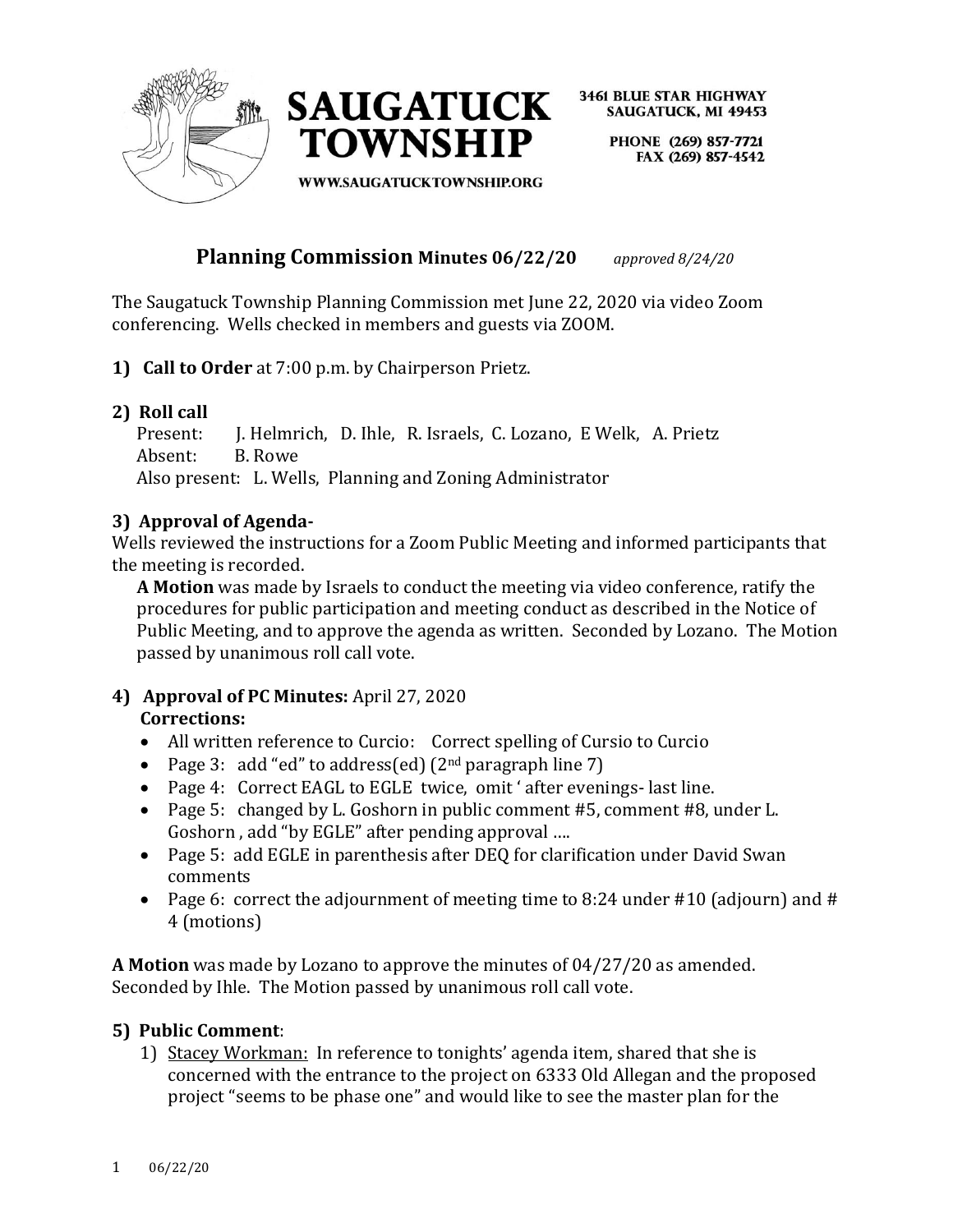



> PHONE (269) 857-7721 FAX (269) 857-4542

WWW.SAUGATUCKTOWNSHIP.ORG

development. Expressed concerns for the safety of the children who live in the residential area across the street from the development and expressed concerns about increased traffic. She is also concerned about "the unsightly aspect of the property and trees along the property line".

- 2) Don Daugherty: Expressed concerns regarding the development along 6333 Old Allegan Rd and the entrance/exit into the development. Expressed that over 271 units there will increase septic and sewer usage and create increased traffic concerns. Asked how the Township and County will handle it.
- 3) Jeff Harding: Seconded concerned of the previous speakers and is currently a resident on Hawthorne Ct. He is impressed with the site plan but has concerns with the entrance placement and the limited ability for cars to decelerate along Allegan Rd. and 63rd St.
- 4) Lavinia Rodriquez: Lives on Hawthorne Ct. and echoed support of the concerns expressed by others and the danger of increased traffic, and again, the placement of the entrance to the project. She would like to see extensive landscape and evergreens required on the road side. She states there are 10-12 children playing in the area.
- 5) Barbara Shift: Has lived on Hawthorne Ct. for 15 years. Expressed concerns about increased traffic with the many children and pets that live there.
- 6) Matt Khuen: Is a resident of Hawthorne Ct. and has three children. Would like to see the access road moved to Old Allegan for safety reasons. Also worried about increased noise, lighting and traffic affecting the overall quality of life for the people who live there.
- 7) Arthur Offsetter: President of Pheasant Woods H.O.A. and supports the views of the previous speakers regarding this project.
- 8) Allan Kercernik: Said that on May 28 he had a conversation with Blommaert and was informed that the Road Commission selected the access to the project. Said that the entrance can be changed by 15 feet, and Blommaert would be agreeable to doing that, and increasing the forest depth. He also expressed concerns about drainage and stated the current ditches and culverts are completely clogged, which could affect the foundations of the current homes in the area, and said the sump pumps in the residences do run continuously.
- 9) Nathanial Reed: Spoke about 63rd Street and Gleason Rd. Stated the area is a dumping spot for roofing materials and they are now burying the those materials under dirt. He questioned if the area is a construction site and what is the acceptable time frame for work at the site. Nathanial provided his phone number to Wells and she will call him to discuss this further in the morning.
- 10) D. Daugherty added that he fears the property in development will be a mess and not well cared for.

## **6) New Business**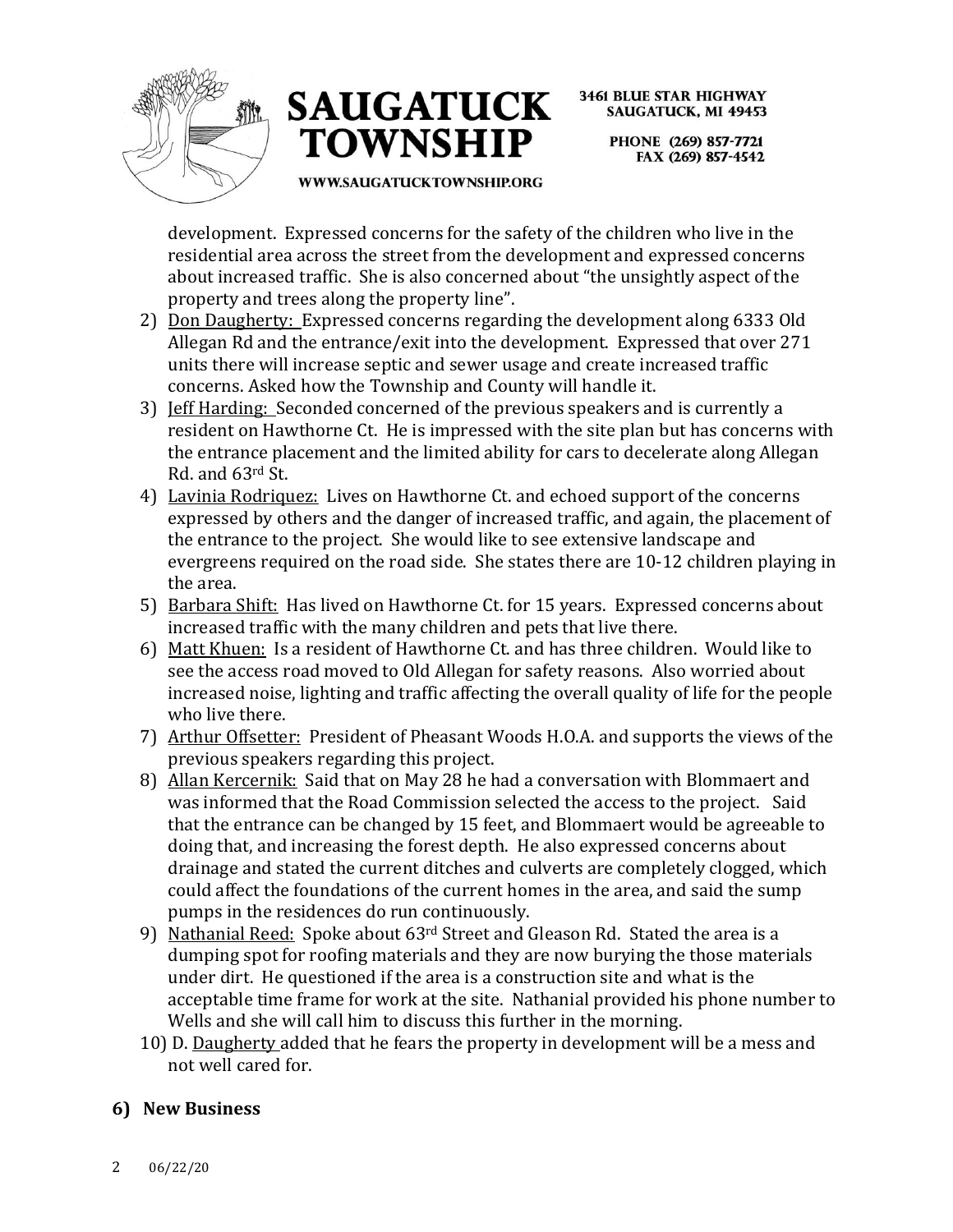



> PHONE (269) 857-7721 FAX (269) 857-4542

**A.** BuildSB, parcel number 20-003-049-01 located at 6523 135th for Wholesale Sales and Service Uses within the C-1 District for 4 buildings each with 11,700 square feet of building footprint.

Scott Bosgraaf represented and introduced this project.  $\lim_{s\to s}He$  explained that it is in a C-1 area and that 'C-1 use' is his expectation. The proposed buildings are similar to the buildings already on the property across Commercial Road. Currently there is not water or sewer hook up to the buildings proposed in the plan.

Ihle questioned the number of acres of the project and the developer responded that it is appx. 3.5 acres in this phase and the one prior was a little less. There is a sand dune which prohibits the development to the North of the project and Bosgraaf is not sure if there will be a project development South toward the Blue Star. Ihle questioned the landscape along 135th. Bosgraaf explained there is currently a split rail fence and tree line there and the goal is to leave that in place. Israels questioned the type of business that might go into the development. Bosgraaf explained that they would be conforming to the C-1 zone. Ihle questioned the physical appearance and Bosgraaf explained the buildings would mirror the project across the street. Israels questioned water and sewer and Bosgraaf explained that use would determine if there would be water and sewer in the buildings. There are hook ups in place in the project across Commercial Dr. Wells reviewed the Standards for Site Plan Approval and recommendations for this project. (See Addendum A) She explained that Bosgraaf has met with her several times about the project and she appreciated his willingness to work with the Township on this. She would like to see an updated site plan showing the appx. 250' frontage on 135th, his intentions to create condominium lots, and clarify the amount of feet from the center line. She explained conditions from the Township Engineer that need to be approved prior to permitting. She also requested the landscape plan be updated on the site plan that adheres to requirements along Commercial Road. Bosgraaf explained that at this time there is no anticipation of an outdoor trash enclosure but if the need occurs, he will address this with the Township. Wells explained that if there is determined to be floor drains and plumbing, additional permitting is required. Bosgraaf also said he is happy to conform to window requirements for the side of the building and will address this further with Wells. Wells informed the commission that the roof is metal and does have recesses in the design and changes in the front elevation that meet our standards.

A **Motion** was made by Welk to approve the site plan for parcel number 20-003-049-01 located at 6523 135th for Wholesale Sales and Service with the understanding that we incorporate changes discussed and agreed upon this evening by the commission to include updated landscaping and East side (Commercial Rd. ) windows, along with the 12 recommendations in the memo from the Township Planner to the Planning Commission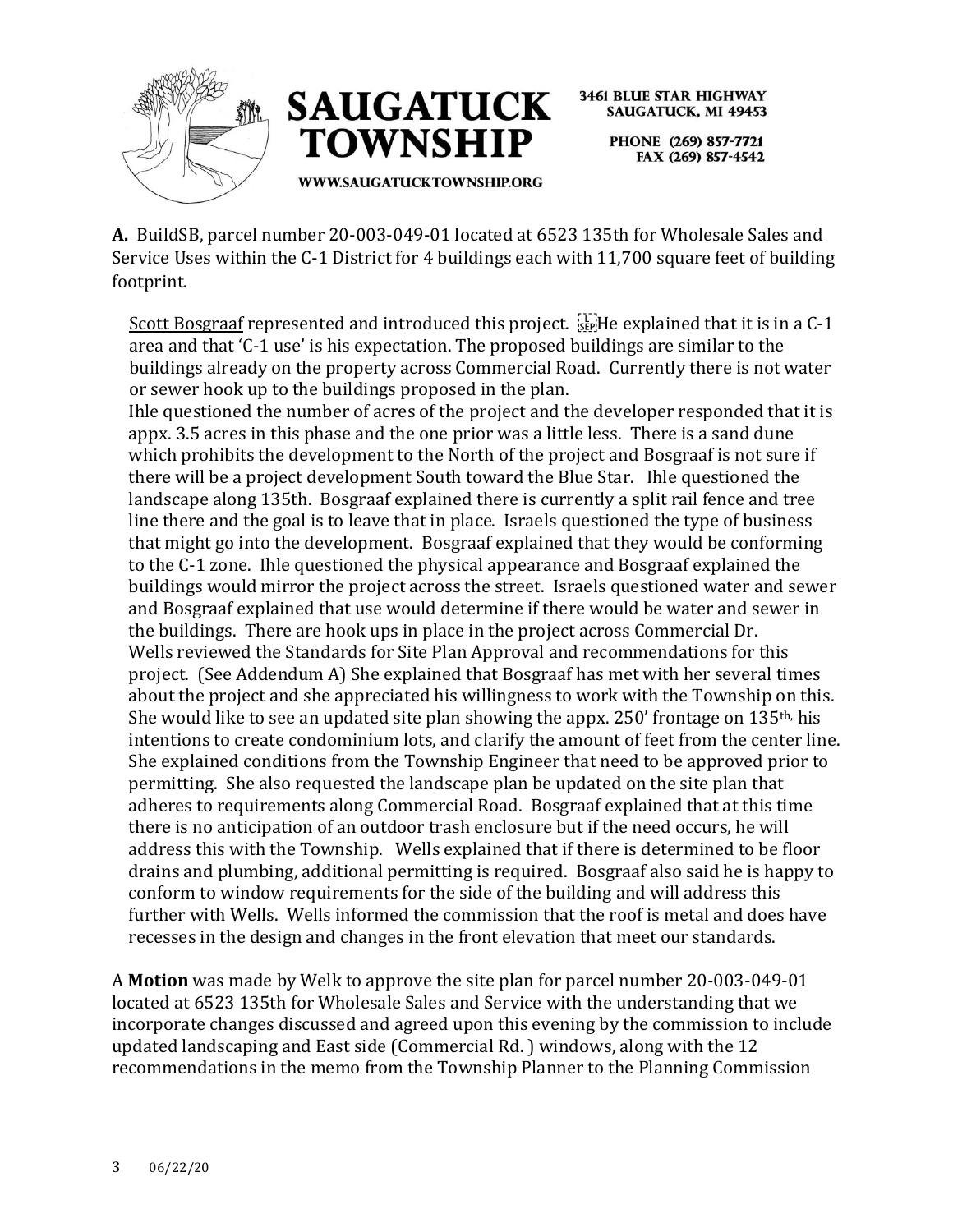



> PHONE (269) 857-7721 FAX (269) 857-4542

**WWW.SAUGATUCKTOWNSHIP.ORG** 

dated June 16, 2020 (See below) . Seconded by Israels. The motion passed unanimously by role call vote.

RECOMMENDATIONS for BuildSB (20-003-049-01) from June 16, 2020 memo from the Planning & Zoning Adm. to the Panning Commission.

1. The use and structure shall at all times comply with all local, state and federal requirements.

2. All fees shall be paid and conditions met prior to issuance of building permit and certificate of occupancy.

3. Outdoor storage shall be prohibited.

4. Saugatuck Township Fire District review shall be completed and conditions met for issuance of a  $\frac{1}{2}$  building permit and/or Certificate of Occupancy. All conditions included in a review by the Fire step District shall be met prior to issuance of building permit. Step

5. Allegan County Soil Erosion permit submitted to the Zoning Administrator or Building Inspector see before any earthwork commences on site.

6. Any conditions of the Township Engineer shall be complied with prior to issuance of building  $\frac{1}{2}$  permit, including items related to grading and drainage. Drainage calculations shall be provided, as well as detailed plans for review that depict drainage solutions. All grading and drainage shall also meet any requirement of the Allegan County Drain Commission.

7. Uses on the property must be a "use by right" in the C-1 zoning district. The applicant shall provide detail about building use and any restrooms or other facilities within the buildings to determine hookup fees.

8. The site plan shall be updated to include dimensions for the proposed new parcel, which shall also meet the requirements of the C-1 district. Dimensions for building setbacks shall be included on the updated site plan.

9. The applicant shall include a dumpster enclosure detail if applicable.  $\frac{1}{15}$ 

10. A landscaping plan shall be prepared (updated) that meets the buffer and parking area landscape requirements, and adheres to the provisions of 40-877-40-880.

11. Building renderings shall be updated and also provided for the side walls (East side facing Commercial Road, as discussed this evening consistent with the Township architectural standards) of the building; building  $\overline{s}$  architecture shall comply with the standards of the zoning ordinance, unless waived by the Planning Commission. Items to be discussed with the Planning Commission include materials for the building and the roof to determine compatibility.  $SEP$ 

12. Any other conditions as deemed necessary by the Planning Commission. SEPI SEP

**B.** Just A Mere, parcel number 20-260-015-01 located at 6333 Old Allegan Road within the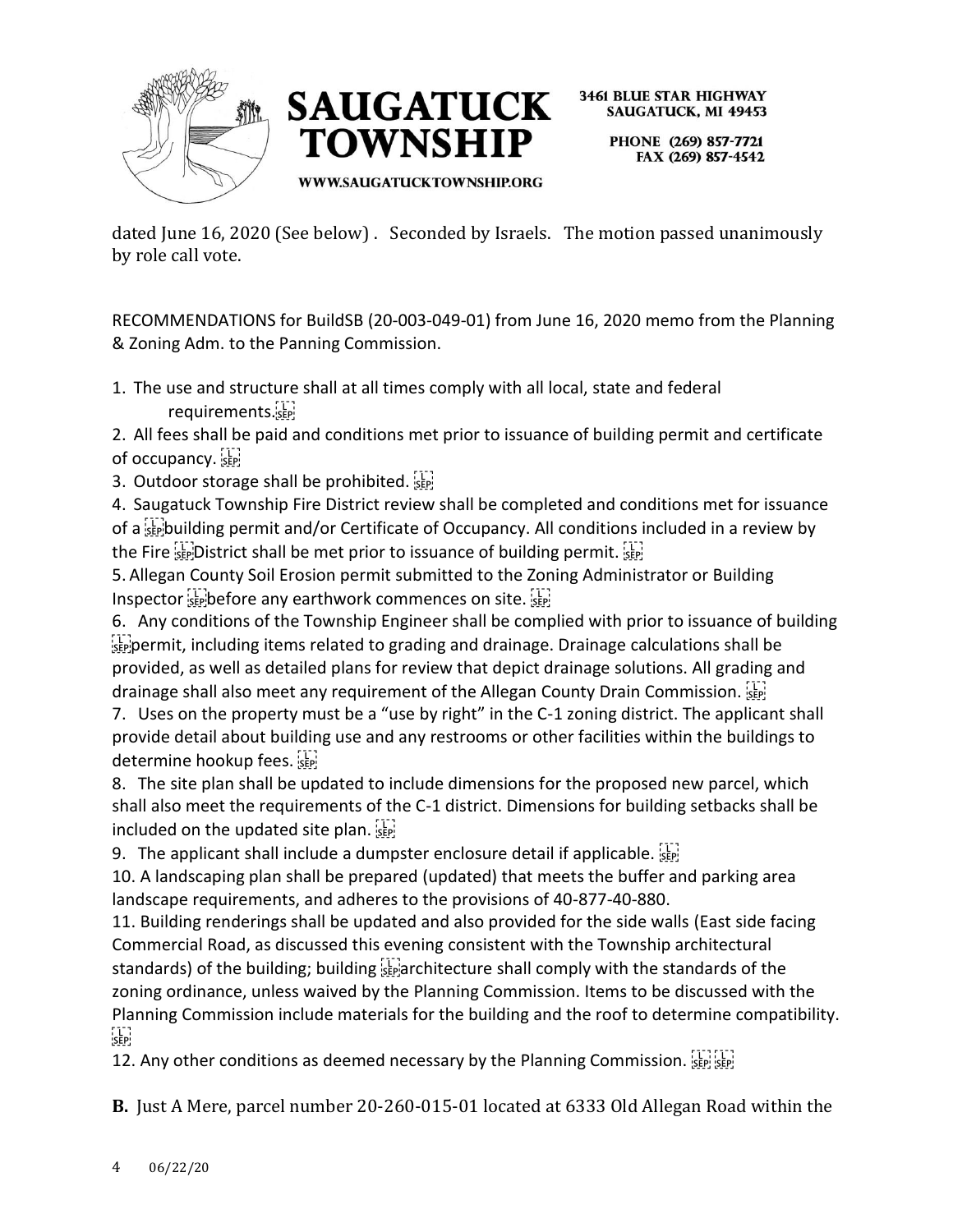



PHONE (269) 857-7721 FAX (269) 857-4542

I-1 District for 18 buildings for storage and warehouse uses, square footage of buildings ranges from 7,200 square feet to 2,800 square feet. see

Albie Blommaert represented his property. He explained that he is proposing to build several (8) buildings on his property that is zoned I-1. They will be plumbed for restrooms. He will also build storage units to the South. Prietz asked how he would phase in the project. He explained he would start with foundation work in the first building(s) to the north. Then continue building after winter. He also explained that he would start the site work for the storage units and the outside storage area, but will not provide storage for semi's. He stated that the area would not be visible because it is behind the retention pond. He has reports from Lakeshore Environment that support the absence of hazardous waste on the property and will provide it if necessary. Prietz asks about his intended time frame, but Blommaert was not sure about his time frame. He explained that he does a nice job with landscaping and expressed that curb appeal is important to him. Israels asked Blommaert to respond to concerns of the neighbors regarding traffic, children safety concerns and property access. He explained that he wanted the entrance to be farther north of the project but the road commission wanted the entrance to be where it is designated on the plan because of traffic and safety issues. He offered to put up any signage that would appease the neighbors of Hawthorne Ct. and will work with them to do that. Ihle questioned how much traffic would come in and out. Blommaert explained that there will be minimal traffic for storage although folks will have access 24 hours per day. He does not anticipate a lot of traffic. Helmrich asked about the number of homes on Hawthorne Ct. and there are 11 homes on Hawthorne and additional homes on another road near by. Wells explained that if there is any contamination found, the applicant is responsible for reporting it. There is also a review/recommendations from the Fire District and Township Engineer. The site has been grated and is zoned industrial. 63rd is the dividing line. The applicant intends to add to the buffering. The applicant does have a permit. He also said he would include trash enclosures. His buildings will be similar to the ones at Just Barns and he will submit renderings to the Township. Helmrich questioned if a bond needs to be addressed for the infrastructure Wells said the engineer for the project is addressing this with Blommaert.

A **Motion** was made by Welk to approve the site plan for parcel number 20-260-015-01 located at 6333 Old Allegan Road for 18 buildings for storage and warehouse use with the understanding that we incorporate the changes discussed and agreed upon this evening by the commission and including the 12 conditions in the memo from the Township Planner to the Planning Commission dated June 16, 2020, (see below) and add an item #13 indicating Blommaert will work with the Hawthorne neighbors to add a cautionary sign to the area for safety. Seconded by Helmrich. The motion passed unanimously by role call vote.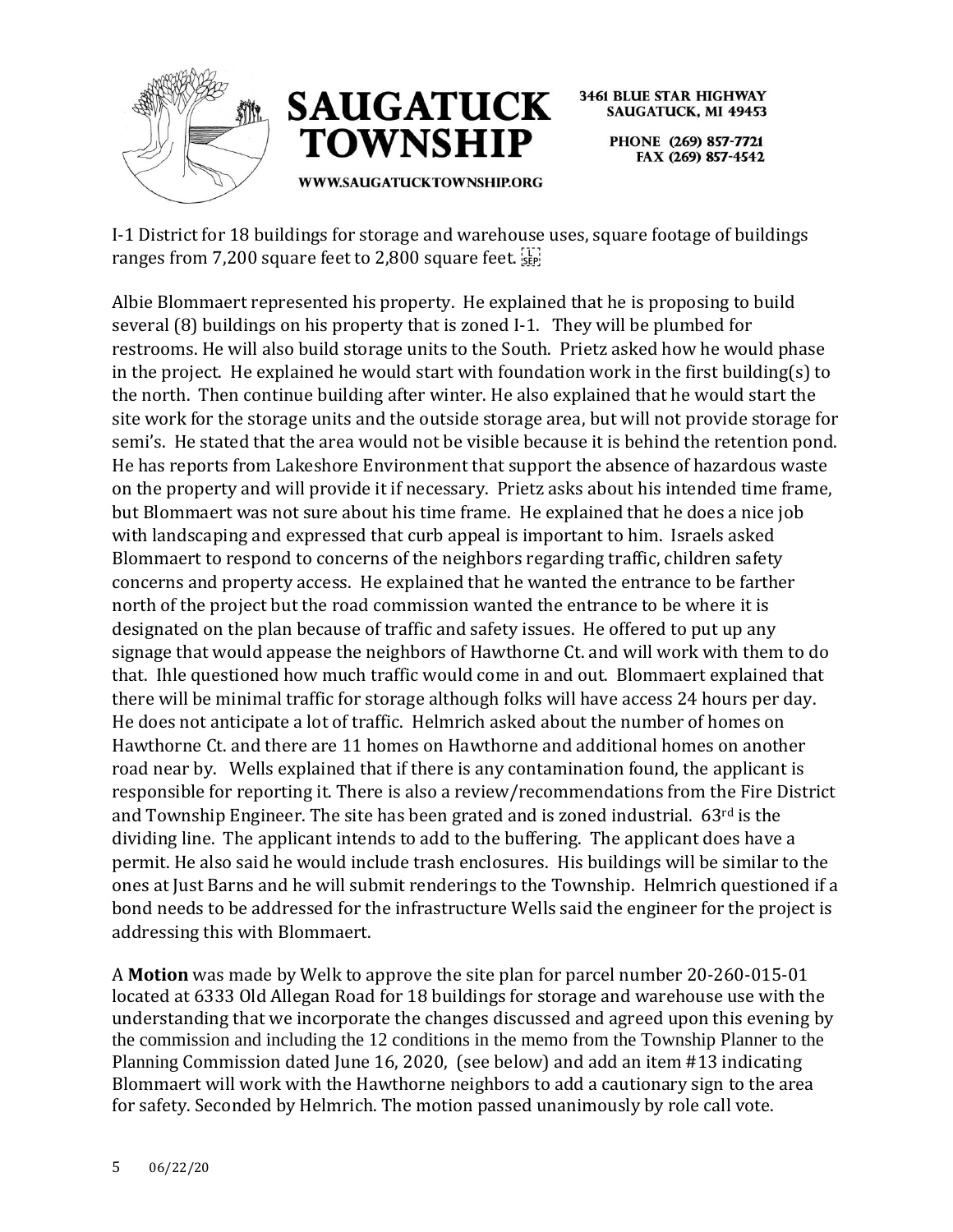



> PHONE (269) 857-7721 FAX (269) 857-4542

WWW.SAUGATUCKTOWNSHIP.ORG

RECOMMENDATIONS for Just A Mere (920-260-015-01) from June 16, 2020 memo from the Planning & Zoning Adm. to the Panning Commission.

1. The use and structure shall at all times comply with all local, state and federal requirements.

2. All fees and applicable conditions of approval shall be paid prior to issuance of building permit and sepicertificate of occupancy.

3. Saugatuck Township Fire District review shall be completed and conditions met for issuance of a building permit and/or Certificate of Occupancy.

4. Allegan County Soil Erosion permit submitted to the Zoning Administrator before any earthwork see commences on site.

5. Any conditions of the Township Engineer shall be complied with prior to issuance of building  $\frac{p-1}{p}$  permit and add that if contamination is found on the property EGLE would be notified and a plan would be put in place to address the problem and a bond will be put in place for the engineering.

6. Uses on the property must be a "use by right" in the light industrial zoning district.  $\frac{1}{2}$ 

7. Any future changes to the lighting, landscaping, parking or building materials shall require review  $\frac{1}{2}$  and approval of the Township. The site vegetation shall remain undisturbed within the required  $\Xi_{\text{sep}}$  buffer yards of 40' in the front, 15' side, and 20' in the rear yard.  $\Xi_{\text{sep}}$ 

8. A dumpster detail shall be provided, if required by the Planning Commission.  $\frac{1}{15}$ 

9. The applicant shall provide detailed building renderings for all elevations to ensure compliance with step Section 40-662 of the Zoning Ordinance.

10. Parcel 20-260-015-01 and parcel 20-260-014-02 shall be combined to ensure setbacks are achieved  $\frac{1}{3}$  and that buildings are not spanning two parcels.  $\frac{1}{3}$ 

11. A note shall be added to the landscape plan that any vegetation that fails to establish within one  $s_{\text{sep}}^{[1]}$  year shall be replaced.  $s_{\text{sep}}^{[1]}$ 

12. Any other conditions as deemed necessary by the Planning Commission such as: architectural standards and waste management.

**C.** Master Plan Review Memo, 5-year review request

Wells introduced an overview and brief summary of the Township Master Plan. See Memo dated May 13, 2020 from the Zoning and Planning Administrator. It is a joint plan with Saugatuck, Douglas and the Township. It is extensive and is required by the State to update every 5 years.  $\frac{1}{3}$  It was recommended that the Planning Commission participate in the review in a session with the board sometime this year. It is important for everyone to understand what is in the document as it provides direction for our future decisions. It addresses the Character of the Community, Growth, Land use and Community Facilities, Agriculture, Economic Development, Commercial Development, Industrial planning, Culture, Historic and Archaeological appreciation, Housing and Development, Special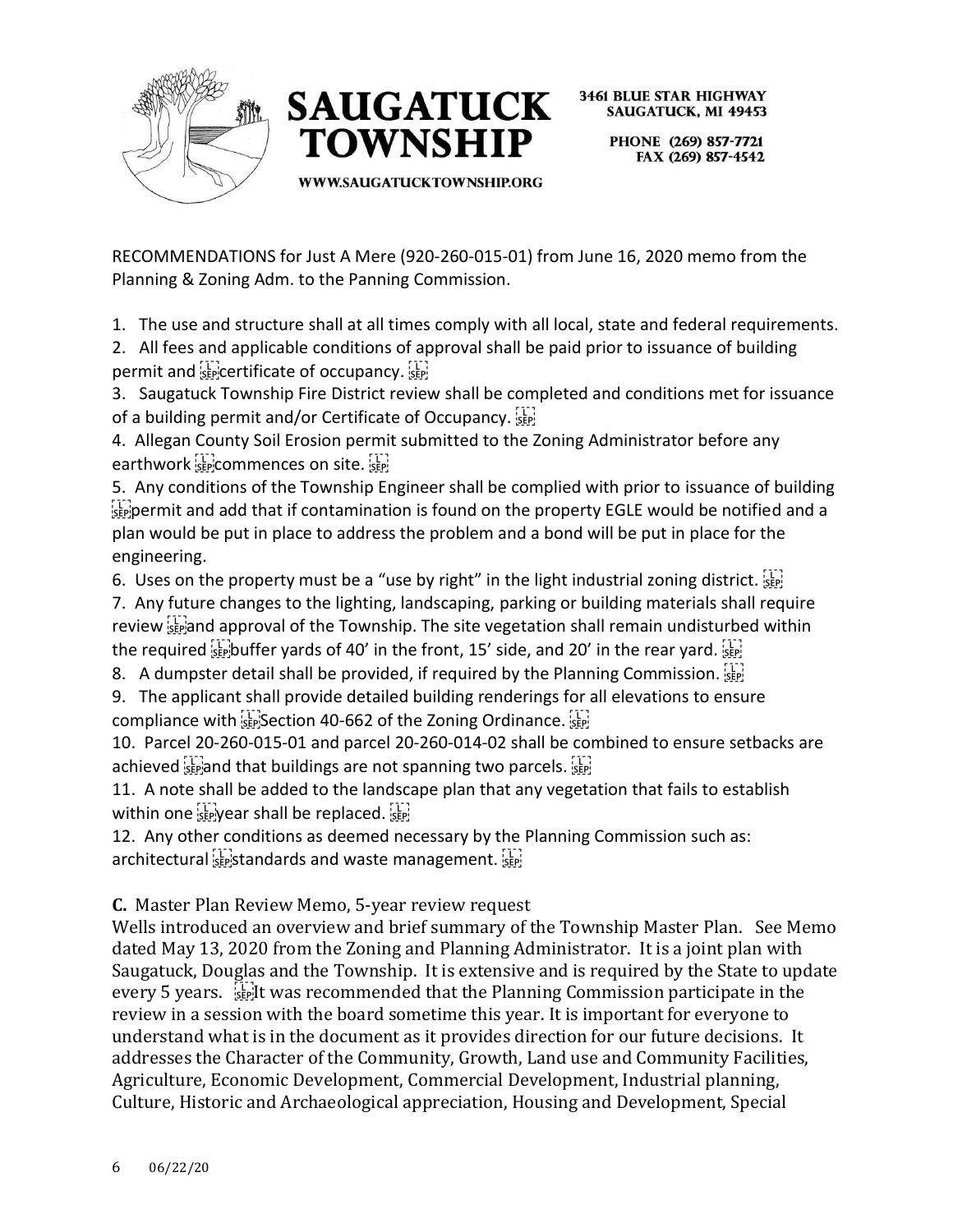



**3461 BLUE STAR HIGHWAY SAUGATUCK, MI 49453** PHONE (269) 857-7721 FAX (269) 857-4542

WWW.SAUGATUCKTOWNSHIP.ORG

Environment and Open Space, Waterfront, Recreation, Transportation, Water and Sewer, Police/Fire/Emergency Services, Social Services, Waste Management, and Energy. Israels expressed appreciation for the plan and noted that she was grateful for the effort put into this work and would like to see accountability measures put in place in the future so we can measure how well we are progressing with our plan. Israels also mentioned that it is important for us to understand how projects we are approving fit into our long range Master Plan. Prietz mentioned that Douglas may desire to leave the tri-community but at this time Wells was not familiar with their intent to go solo. Wells recommends a bi-annual tri-community meeting with the folks involved in order to discuss the project goals. Israels commended the Board in starting this project and including the community on a Saturday. She noted the importance of a master plan and appreciates having the planning commission be part of it. Helmrich noted that he included a separate review of the plan and had forwarded it to Israels to share with the Planning Commission by email. It is also included in these minutes as an addendum. Wells shared the cost of construction today and talked about the challenges of affordability for new housing. Israels supported reading outside sources for community planning and mentioned some things that she has read that other towns find important in their communities as they recognize their strengths. Wells proposed next steps to facilitate this work over the next few months to 4 years. She explained the importance of discussion around zoning issues related to housing, commercial development, sidewalk and trail connections for the road commission, and independent study. Helmrich would like to see the commission meet with the board in the near future to discuss the elements of the Master Plan. Israels suggested it be a facilitated meeting. Prietz and Israels voiced support for collective learning around this subject. Wells offered herself as a resource to others on the board and suggests we continue to discuss this at future meetings.

### **8. Public Comment:**

Stacey Workman: Thanked the Commission for their work but does not feel the Master Plan was executed this evening. She said that when Industrial meets residential there should be more balance within the harmonious nature of the area. Felt it was not there in tonight's meeting.

Don Daughtry: Said signs going up will not deter the traffic and there will be so much traffic going in and out of this development. It is becoming so commercialized and it is going to be impossible to walk their dogs. Asked, "how about adding sidewalks?" Al Kercinik: Asked if the retention pond on the property is used for the fire department. Prietz replied retention is used for drainage. Kercinik said he is concerned about fire in the storage units caused by combustible materials. He questioned if there is fire suppression in the units.

## **9. Saugatuck Township Board Update from May 13 & June 10, 2020:** Helmrich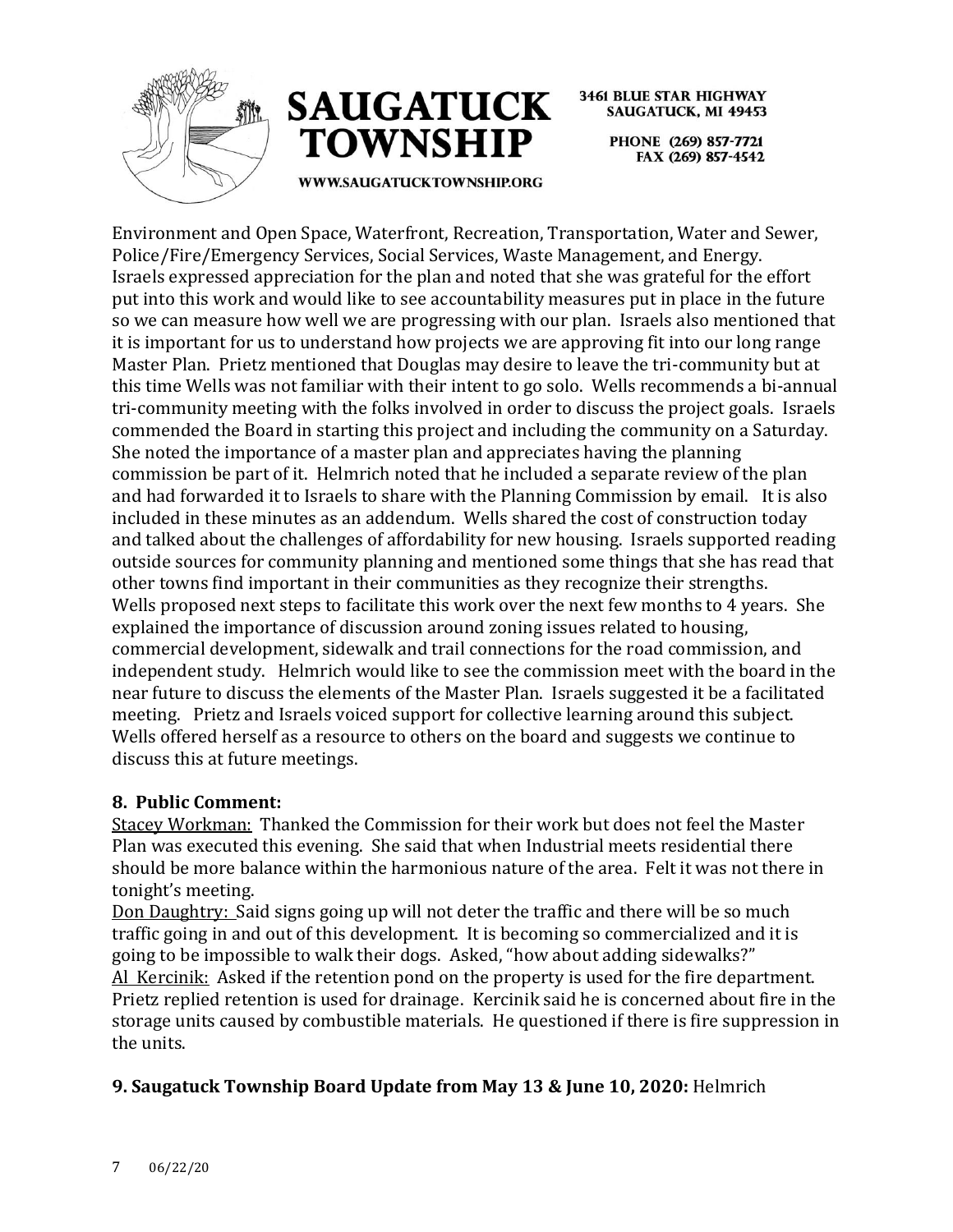



> PHONE (269) 857-7721 FAX (269) 857-4542

#### WWW.SAUGATUCKTOWNSHIP.ORG

Submitted by PC Member and Township Treasurer, Jon Helmrich

- Township board conducted remote meetings via Zoom on May 13 and June 10, 2020. Last Monday the Township reopened with safety measures in place.
- Public comment focused on buoy placement in the River and the Van Horn property project.
- Zoning Administrator presented a review and overview of the current Master Plan; noted that MAP encourages an annual joint meeting of the Board and PC to review Master Plan together.
- Tabled consideration of a Wellhead Protection Ordinance
- Public Hearing held on FY2021 budget which was passed unanimously; has been posted on the website. The Township is expecting a 25% decrease in State profit sharing.
- Approved placement of buoys in Kalamazoo River as per past year plan; no increase in number this year.
- Approved contract for Southern portion of Township with Life Ambulance to replace AMR; assessments will show an increase on Winter bills in the ambulance district.
- Tax Collection season begins on July 1 presenting various new challenges in light of the COVID-19 pandemic; the office has started to outfit itself appropriately. Urging people to mail in their taxes.
- Discussion begun on Code Enforcement Process and Options.
- Planning Commission matters: request for further study and recommendations on ordinance changes to allow for smaller home and lot sizes (Ryan Kilpatrick presented to the board, as well) and acknowledgement that 2 member of PC and 2 of ZBA have terms expiring on June 30; public notice has been made to solicit interest. Expect vote on appointments in July at the Board meeting.
- Bigford and Helmrich to investigate potential recommendations for Township investment practices and action. We currently have only one with Chemical Bank.
- Proclaimed June as Pride Month for second year (with no drama) and fly the flag outside of the office.
- Next meeting is Wed., July 8, 2020 at 6:00pm (Zoom or Township Hall TBD).

Israels questioned using Life Amb. vs AMR. Helmrich explained that it was a decision based on response time, cost, strategy and value. Israels expressed the importance of continuing to monitor response time. Welk added that Lakeshore Dr. was paved today.

### Addendum:

# **Tri-Community Comprehensive Plan (the Master Plan) Review and brief summary**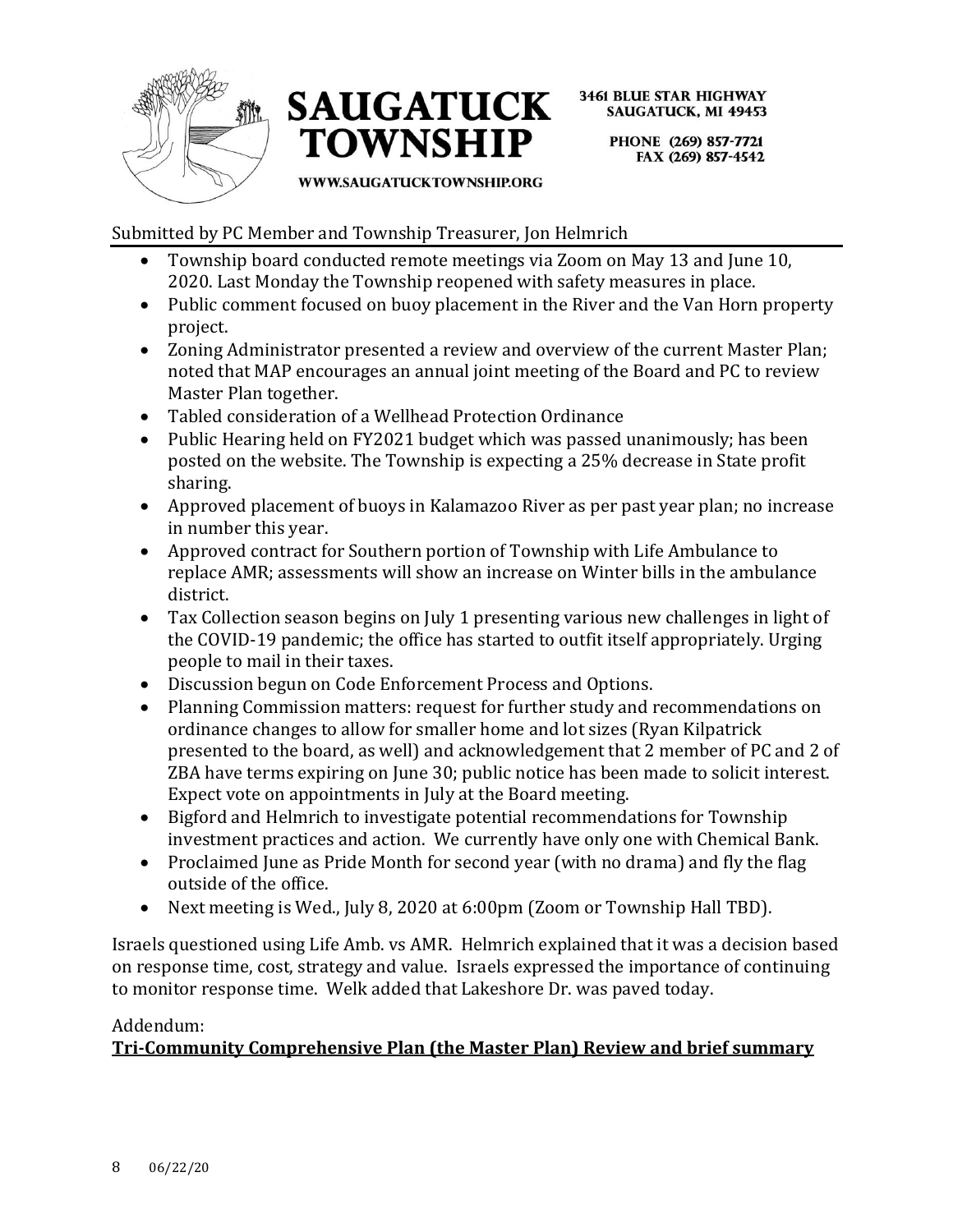



PHONE (269) 857-7721 FAX (269) 857-4542

**WWW.SAUGATUCKTOWNSHIP.ORG** 

As requested by Township Board member and PC representative Helmrich in reference to the May 13, 2020 master plan overview submitted by The Planning and Zoning Administrator Wells, to the Township Board. (and shared by email from Israels)

- 1. Community Character. Reference to demand for alternative housing is strongly supported by the board who voted on June 10 to request the Zoning Administrator and Planning Commission begin the process to review applicable ordinances to consider changing minimum requirements of lot and house sizes.
- 1. Community Character. Suggestion to review tree preservation ordinances to tighten standards and require a 'caliper for caliper' replacement for trees is interesting.
- 4. Agriculture. Recently Douglas adopted an ordinance to allow a limited number of chickens on residential properties. Cities such as Grand Rapids and Ann Arbor have done so. We have residential ordinances that do not allow 'farm' animals which I personally would like to see reviewed and amended.
- 5. Economic Development. Would be nice to include language encouraging solar panel farms and other renewable energy businesses.
- 9. Housing/Residential. Again, pursuing development of smaller and more affordable housing is great.
- 10. Special Environments and Open Space. Consideration of amending ordinances to strengthen standards for mining, ponds, and land clearing sound worth pursuing.
- 14. Water & Sewer. Review and update of the connection fee schedule seems timely and critical to pursue.
- Next Steps-Short Term. Suggest an 'e.' Michigan Association of Planning encourages an annual meeting of a Township's board and its Planning Commission to review a Master Plan together. We should consider this.
- Medium Term. Tri-Community Quarterly Planning meeting needs to be evaluated as to logistics and necessary planning to occur.
- At the May Township Board meeting, a motion was passed 5-0 to accept the Master Plan Overview and direct ZA Wells to share with Planning Commission for further review and comment.

# **10. Adjourn**

A **motion** was made to adjourn the meeting at 9:34 p.m by Welk. Seconded by Lozano. Motion passed by unanimous role call vote.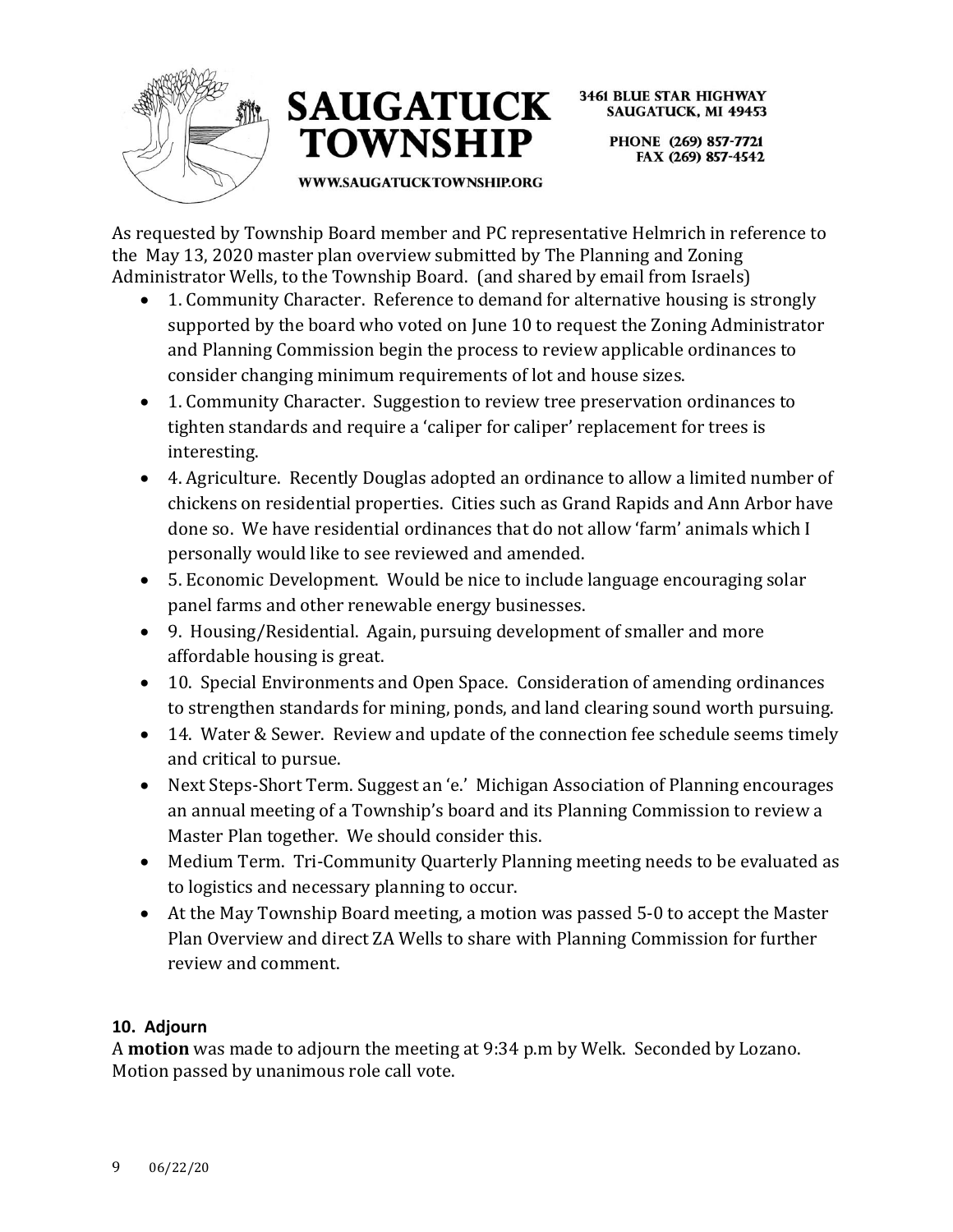



> PHONE (269) 857-7721 FAX (269) 857-4542

Next P.C. meeting: TBD… 2020 07:00 p.m.

Motions:

1. A **Motion** was made by Israels to conduct the meeting via video conference, ratify the procedures for public participation and meeting conduct as described in the Notice of Public Meeting, and to approve the agenda as written. Seconded by Lozano. The Motion passed by unanimous roll call vote.

2. A **Motion** was made by Lozano to approve the minutes of 04/24/20 as amended. Seconded by Ihle. The Motion passed by unanimous roll call vote.

3. A **Motion** was made by Welk to approve the site plan for parcel number 20-003-049-01 located at 6523 135th for Wholesale Sales and Service with the understanding that we incorporate changes discussed and agreed upon this evening by the commission to include updated landscaping and East side (Commercial Rd. ) windows, along with the 12 recommendations in the memo from the Township Planner to the Planning Commission dated June 16, 2020 (See below) . Seconded by Israels. The motion passed unanimously by role call vote.

4. A **Motion** was made by Welk to approve the site plan for parcel number 20-260-015-01 located at 6333 Old Allegan Road for 18 buildings for storage and warehouse use with the understanding that we incorporate the changes discussed and agreed upon this evening by the commission and including the 12 conditions in the memo from the Township Planner to the Planning Commission dated June 16, 2020, (see below) and add an item #13 indicating Blommaert will work with the Hawthorne neighbors to add a cautionary sign to the area for safety. Seconded by Helmrich. The motion passed unanimously by role call vote.

5. A **Motion** was made to adjourn the meeting at 9:34 p.m by Welk. Seconded by Lozano. Motion passed by unanimous role call vote.

Respectfully,

R. Israels, P.C. Sec.